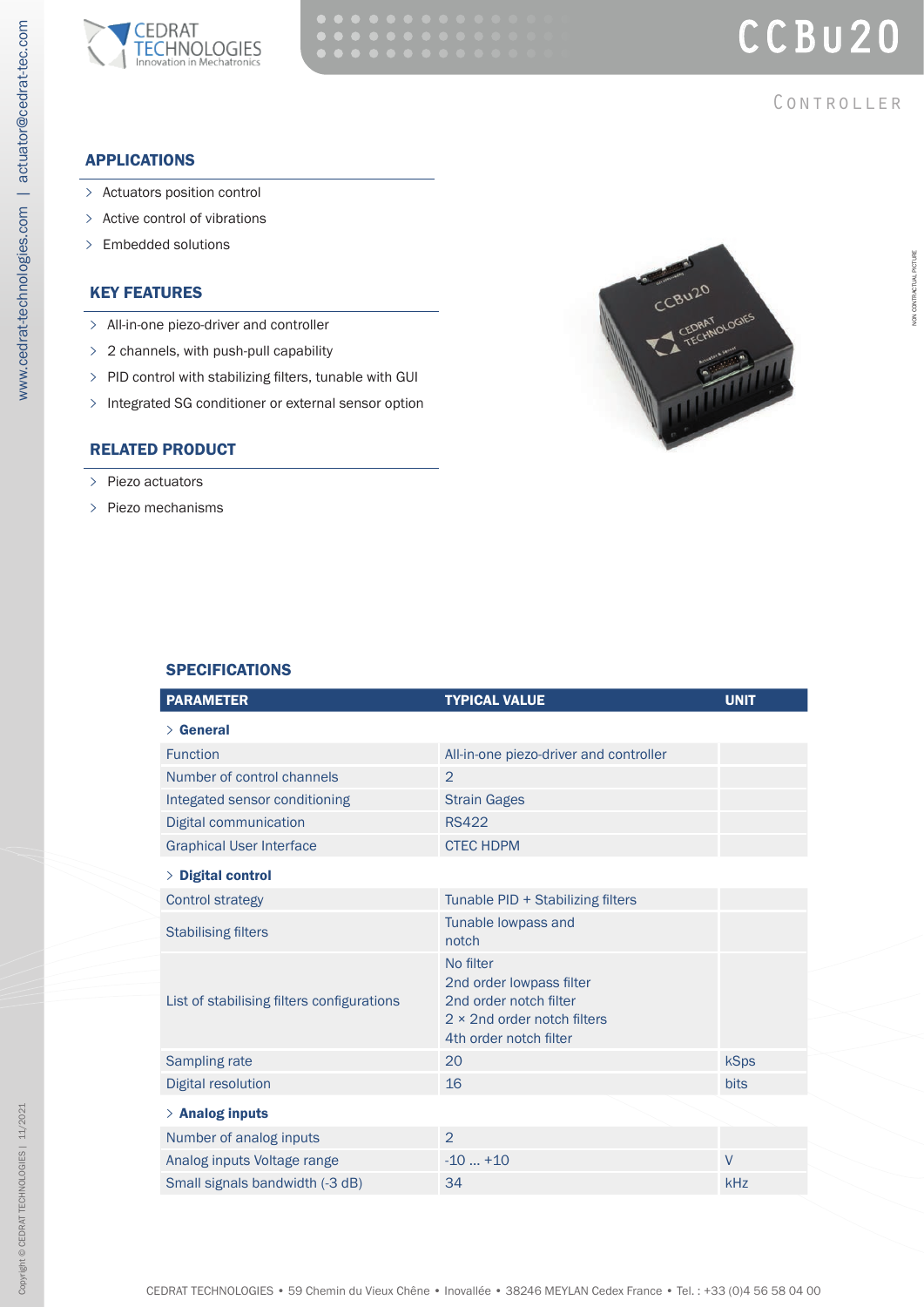

#### **>** Strain gages (SG) conditioner

| Number of channels               | $\overline{2}$ |            |
|----------------------------------|----------------|------------|
| Reference output voltage         | 5              | <b>Vdc</b> |
| Maximum reference output current | 30             | <b>mA</b>  |
| Typical bridge impedance         | 350            | Ohm        |
| Output voltage range             | $-10+10$       | V          |
| Output impedance                 | 20k            | Ohm        |
| Real gain                        | 546.45         | V/V        |
| Small signals bandwidth (-3 dB)  | >150           | <b>kHz</b> |
| $\angle$ Piezo driver            |                |            |
| Number of channels               |                |            |

| Push-pull rail nominal voltage  | 130       |      |
|---------------------------------|-----------|------|
| Nominal output voltage range    | $-20+150$ |      |
| Peak output current             | 0.2       | A    |
| RMS output current (1)          | 0.035     | Arms |
| Ideal gain                      | 20        | V/V  |
| Small signals bandwidth (-6 dB) | 32        | kHz  |

#### **>** Protections

| Overtemperature          |  |
|--------------------------|--|
| Overload                 |  |
| <b>Missing connector</b> |  |
|                          |  |

## **>** Power supply

| Recommended supply voltage    | $+28$    | Vdc  |
|-------------------------------|----------|------|
| Supply voltage range          | $+24+28$ | Vdc. |
| Supply current <sup>(2)</sup> | 0.21     | Arms |
| Power consumption             | 528      | W    |

### **MISCELLANEOUS**

| <b>Mass</b>                     | 0.25                                      | kg           |
|---------------------------------|-------------------------------------------|--------------|
| <b>Dimensions</b>               | $91 \times 77 \times 35.2$                | mm3          |
| Cooling                         | Natural convection + Heat-sinking surface |              |
| Maximum dissipated power        | 28                                        | W            |
| Operating temperature range (4) | $-40+70$                                  | $^{\circ}$ C |
| Storage temperature range       | $-40+85$                                  | $^{\circ}$ C |
| Warm up time                    | 15                                        | min          |

#### INTERFACES

**>** Main connector HARWIN M80-5102042

- 
- **>** Mechanism connector HARWIN M80-5101642

## INCLUDED ACCESSORIES

**>** HDPM45 Graphical User Interface Windows compatibility